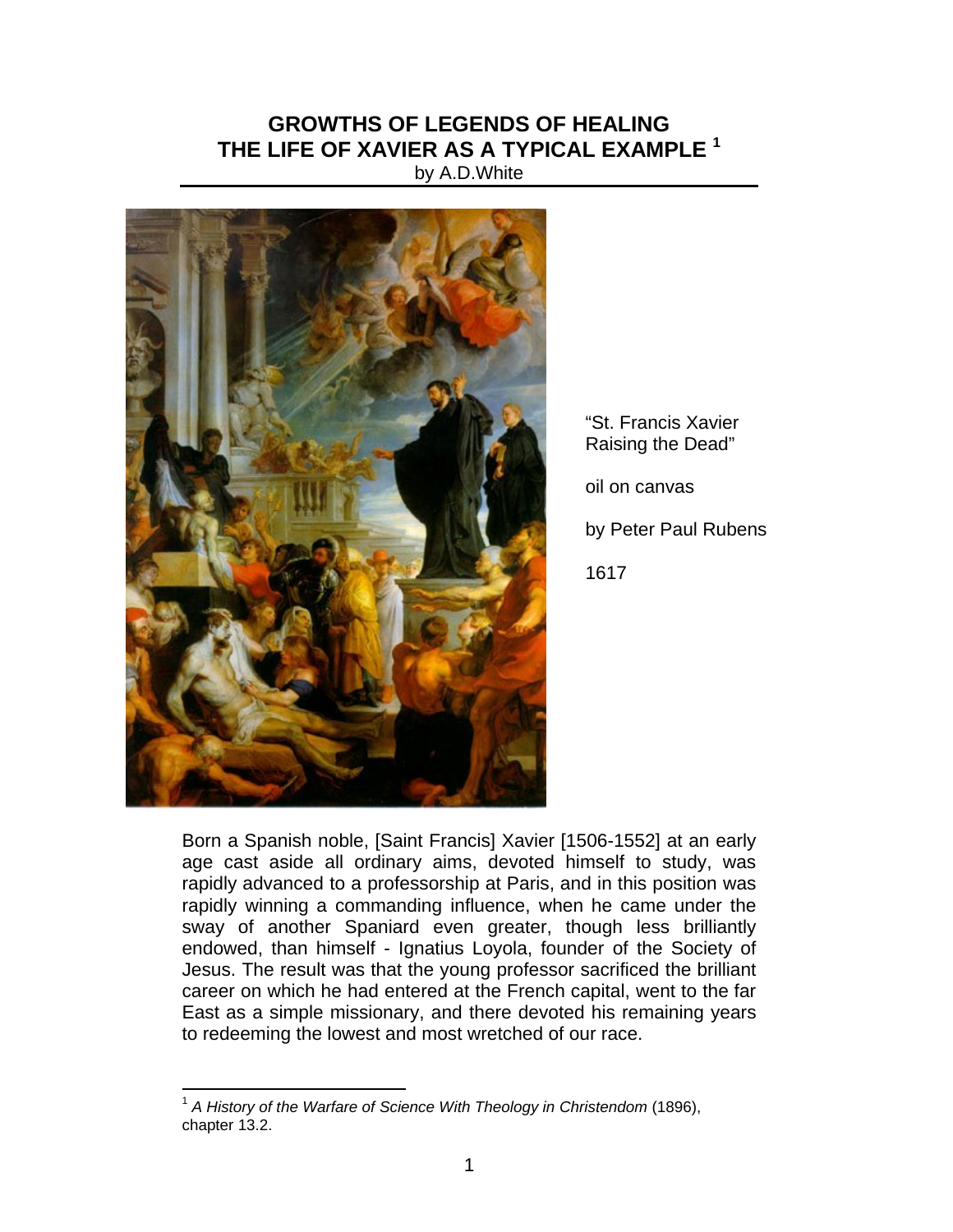Among the various tribes, first in lower India and afterward in Japan, he wrought untiringly - toiling through village after village, collecting the natives by the sound of a hand-bell, trying to teach them the simplest Christian formulas; and thus he brought myriads of them to a nominal Confession of the Christian faith. After twelve years of such efforts, seeking new conquests for religion, he sacrificed his life on the desert island of San Chan.

During his career as a missionary he wrote great numbers of letters, which were preserved and have since been published; and these, with the letters of his contemporaries, exhibit clearly all the features of his life. His own writings are very minute, and enable us to follow him fully. No account of a miracle wrought by him appears either in his own letters or in any contemporary document. At the outside, but two or three things occurred in his whole life, as exhibited so fully by himself and his contemporaries, for which the most earnest devotee could claim anything like Divine interposition; and these are such as may be read in the letters of very many fervent missionaries, Protestant as well as Catholic. For example, in the beginning of his career, during a journey in Europe with an ambassador, one of the servants in fording a stream got into deep water and was in danger of drowning. Xavier tells us that the ambassador prayed very earnestly, and that the man finally struggled out of the stream. But within sixty years after his death, at his canonization, and by various biographers, this had been magnified into a miracle, and appears in the various histories dressed out in glowing colours. Xavier tells us that the ambassador prayed for the safety of the young man; but his biographers tell us that it was Xavier who prayed, and finally, by the later writers, Xavier is represented as lifting horse and rider out of the stream by a clearly supernatural act.

Still another claim to miracle is based upon his arriving at Lisbon and finding his great colleague, Simon Rodriguez, ill of fever. Xavier informs us in a very simple way that Rodriguez was so overjoyed to see him that the fever did not return. This is entirely similar to the cure which Martin Luther wrought upon Melanchthon. Melanchthon had broken down and was supposed to be dying, when his joy at the long-delayed visit of Luther brought him to his feet again, after which he lived for many years.

Again, it is related that Xavier, finding a poor native woman very ill, baptized her, saying over her the prayers of the Church, and she recovered.

Two or three occurrences like these form the whole basis for the miraculous account, so far as Xavier's own writings are concerned.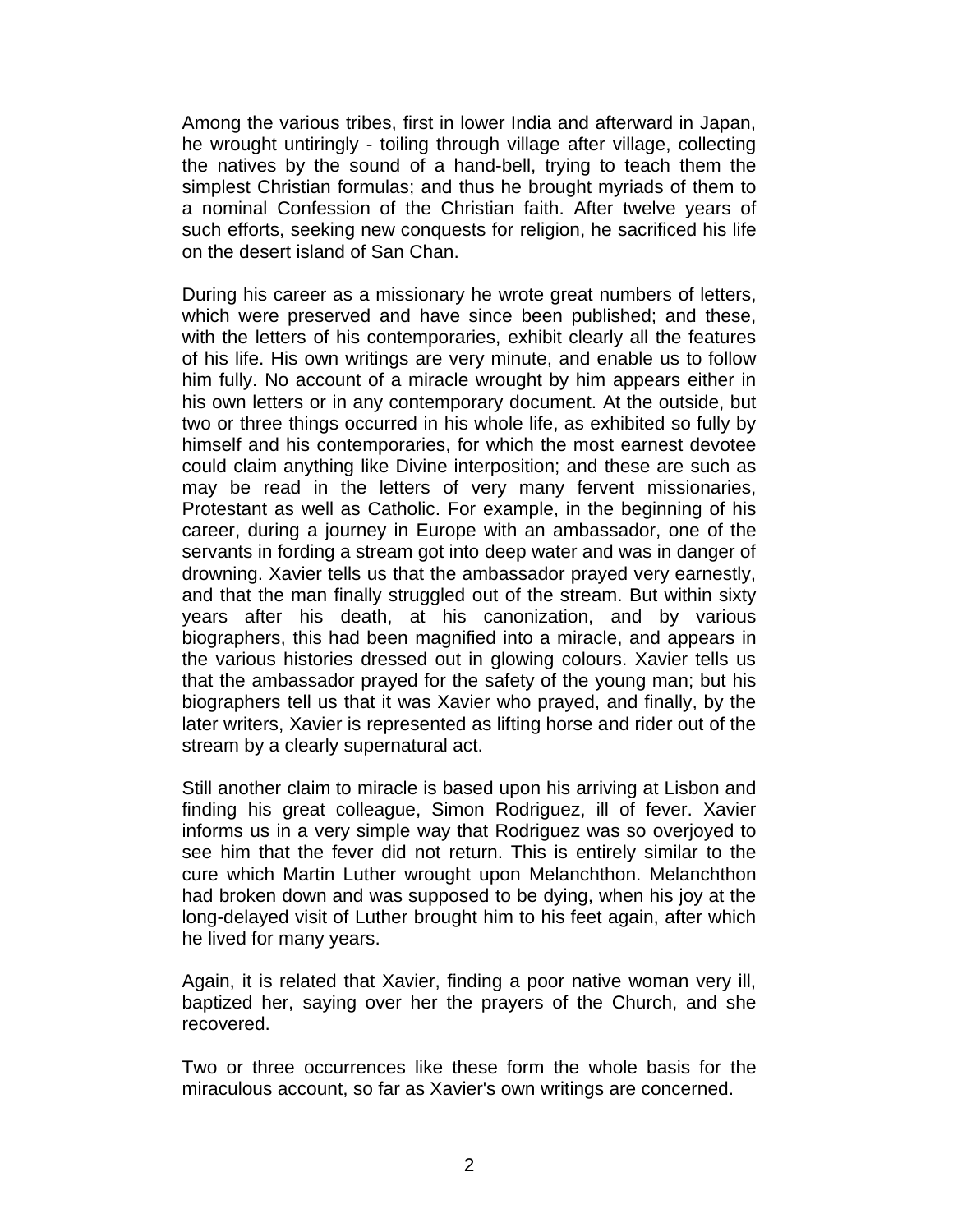Of miracles in the ordinary sense of the word there is in these letters of his no mention. Though he writes of his doings with especial detail, taking evident pains to note everything which he thought a sign of Divine encouragement, he says nothing of his performing miracles, and evidently knows nothing of them. This is clearly not due to his unwillingness to make known any token of Divine favour. As we have seen, he is very prompt to report anything which may be considered an answer to prayer or an evidence of the power of religious means to improve the bodily or spiritual health of those to whom he was sent.

Nor do the letters of his associates show knowledge of any miracles wrought by him. His brother missionaries, who were in constant and loyal fellowship with him, make no allusions to them in their communications with each other or with their brethren in Europe.

Of this fact we have many striking evidences. Various collections of letters from the Jesuit missionaries in India and the East generally, during the years of Xavier's activity, were published, and in not one of these letters written during Xavier's lifetime appears any account of a miracle wrought by him. As typical of these collections we may take perhaps the most noted of all, that which was published about twenty years after Xavier's death by a Jesuit father, Emanuel Acosta.

The letters given in it were written by Xavier and his associates not only from Goa, which was the focus of all missionary effort and the centre of all knowledge regarding their work in the East, but from all other important points in the great field. The first of them were written during the saint's lifetime, but, though filled with every sort of detail regarding missionary life and work, they say nothing regarding any miracles by Xavier.

The same is true of various other similar collections published during the sixteenth and seventeenth centuries. In not one of them does any mention of a miracle by Xavier appear in a letter from India or the East contemporary with him.

This silence regarding his miracles was clearly not due to any "evil heart of unbelief." On the contrary, these good missionary fathers were prompt to record the slightest occurrence which they thought evidence of the Divine favour: it is indeed touching to see how eagerly they grasp at the most trivial things which could be thus construed.

Their ample faith was fully shown. One of them, in Acosta's collection, sends a report that an illuminated cross had been recently seen in the heavens; another, that devils had been cast out of the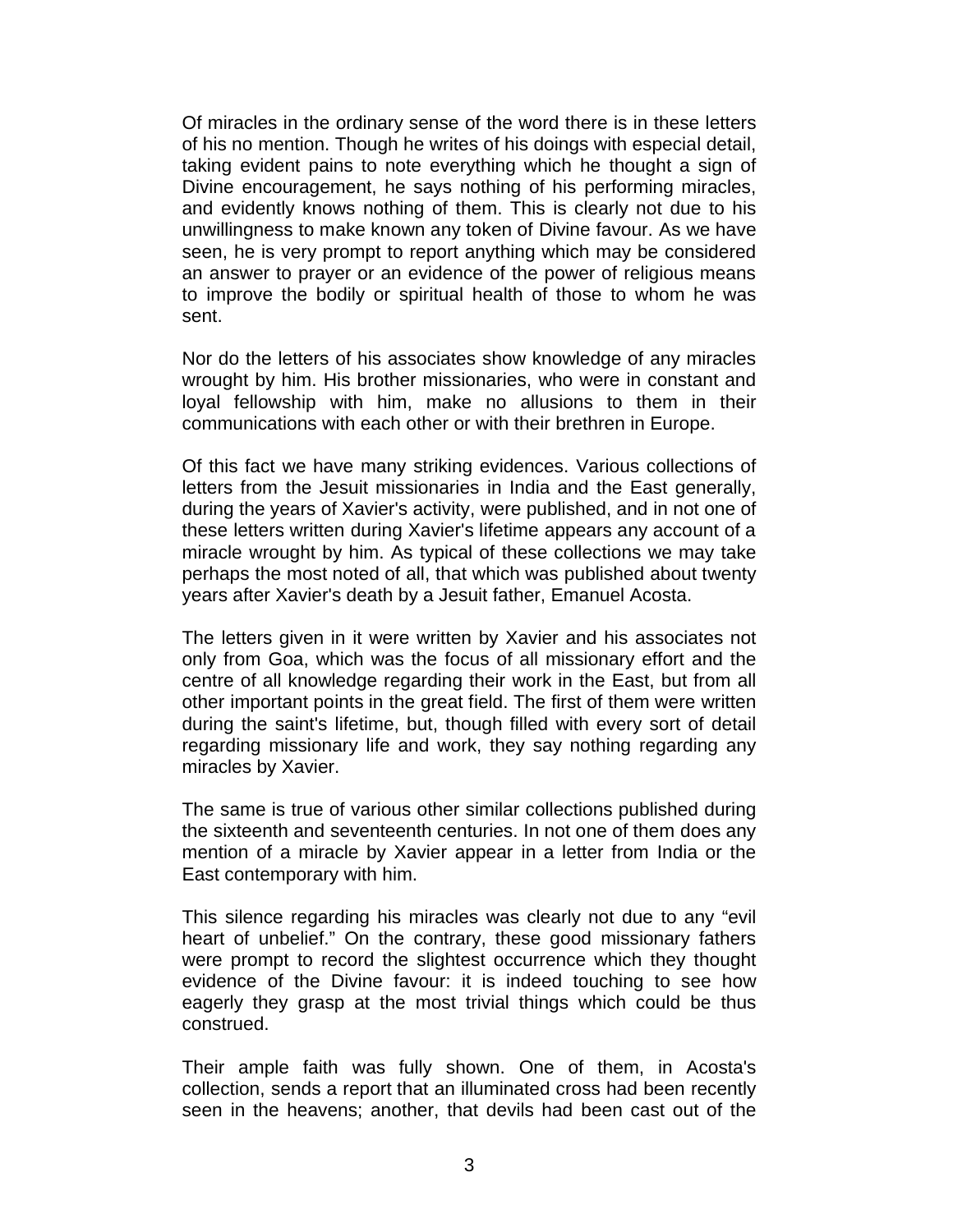natives by the use of holy water; another, that various cases of disease had been helped and even healed by baptism; and sundry others sent reports that the blind and dumb had been restored, and that even lepers had been cleansed by the proper use of the rites of the Church; but to Xavier no miracles are imputed by his associates during his life or during several years after his death.

On the contrary, we find his own statements as to his personal limitations, and the difficulties arising from them, fully confirmed by his brother workers. It is interesting, for example, in view of the claim afterward made that the saint was divinely endowed for his mission with the "gift of tongues," to note in these letters confirmation of Xavier's own statement utterly disproving the existence of any such Divine gift, and detailing the difficulties which he encountered from his want of knowing various languages, and the hard labour which he underwent in learning the elements of the Japanese tongue.

Until about ten years after Xavier's death, then, as Emanuel Acosta's publication shows, the letters of the missionaries continued without any indication of miracles performed by the saint. Though, as we shall see presently, abundant legends had already begun to grow elsewhere, not one word regarding these miracles came as yet from the country which, according to later accounts accepted and sanctioned by the Church, was at this very period filled with miracles; not the slightest indication of them from the men who were supposed to be in the very thick of these miraculous manifestations.

But this negative evidence is by no means all. There is also positive evidence - direct testimony from the Jesuit order itself - that Xavier wrought no miracles.

For not only did neither Xavier nor his co-workers know anything of the mighty works afterward attributed to him, but the highest contemporary authority on the whole subject, a man in the closest correspondence with those who knew most about the saint, a member of the Society of Jesus in the highest standing and one of its accepted historians, not only expressly tells us that Xavier wrought no miracles, but gives the reasons why he wrought none.

This man was Joseph Acosta, a provincial of the Jesuit order, its visitor in Aragon, superior at Valladolid, and finally rector of the University of Salamanca. In 1571, nineteen years after Xavier's death, Acosta devoted himself to writing a work mainly concerning the conversion of the Indies, and in this he refers especially and with the greatest reverence to Xavier, holding him up as an ideal and his work as an example.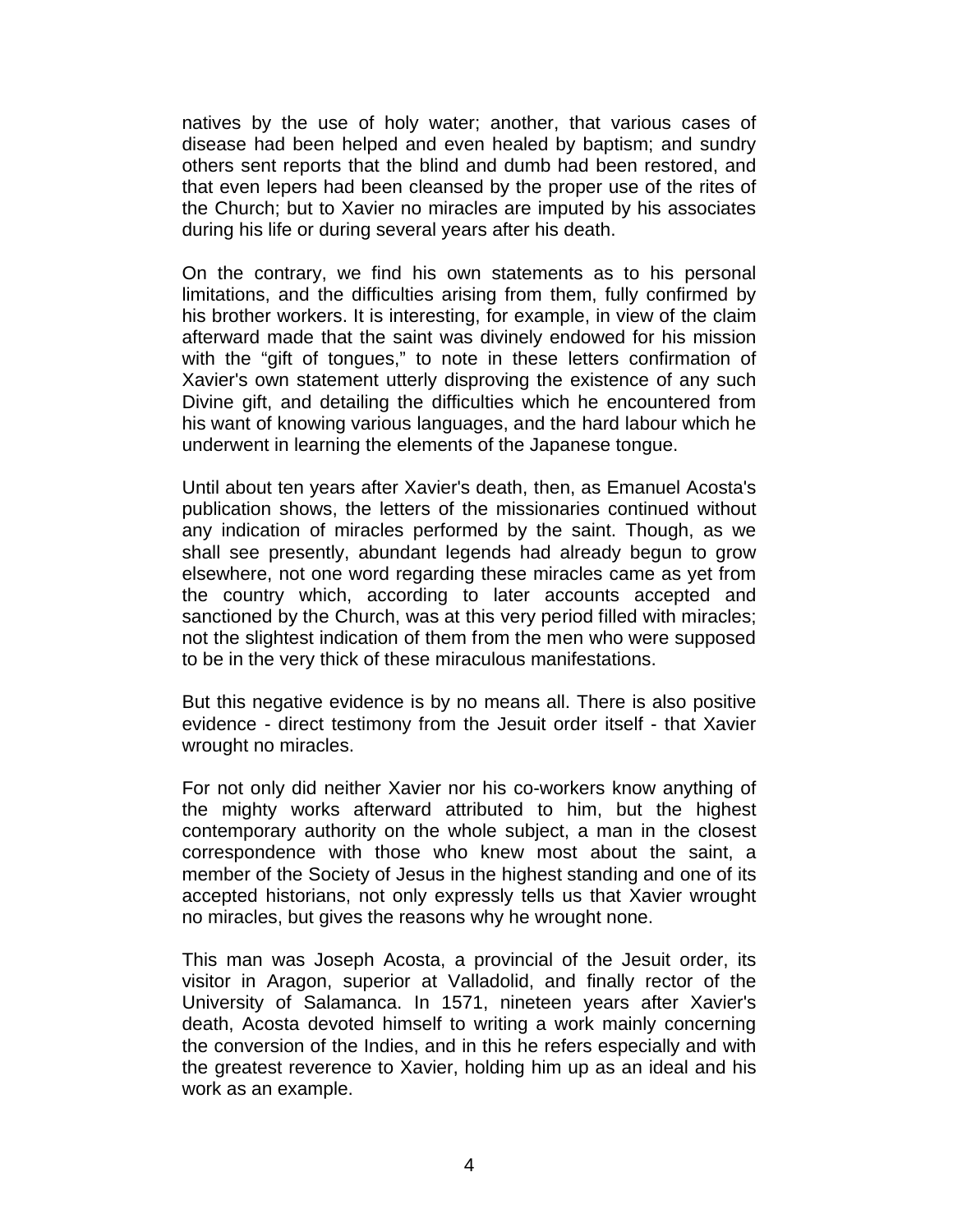But on the same page with this tribute to the great missionary Acosta goes on to discuss the reasons why progress in the world's conversion is not so rapid as in the early apostolic times, and says that an especial cause why apostolic preaching could no longer produce apostolic results "lies in the missionaries themselves, because there is now no power of working miracles." He then asks, "Why should our age be so completely destitute of them?" This question he answers at great length, and one of his main contentions is that in early apostolic times illiterate men had to convert the learned of the world, whereas in modern times the case is reversed, learned men being sent to convert the illiterate; and hence that "in the early times miracles were necessary, but in our time they are not."

This statement and argument refer, as we have seen, directly to Xavier by name, and to the period covered by his activity and that of the other great missionaries of his time. That the Jesuit order and the Church at large thought this work of Acosta trustworthy is proved by the fact that it was published at Salamanca a few years after it was written, and republished afterward with ecclesiastical sanction in France. Nothing shows better than the sequel how completely the evolution of miraculous accounts depends upon the intellectual atmosphere of any land and time, and how independent it is of fact.

For, shortly after Xavier's heroic and beautiful death in 1552, stories of miracles wrought by him began to appear. At first they were few and feeble; and two years later Melchior Nunez, Provincial of the Jesuits in the Portuguese dominions, with all the means at his command, and a correspondence extending throughout Eastern Asia, had been able to hear of but three. These were entirely from hearsay. First, John Deyro said he knew that Xavier had the gift of prophecy; but, unfortunately, Xavier himself had reprimanded and cast off Deyro for untruthfulness and cheatery. Secondly, it was reported vaguely that at Cape Comorin many persons affirmed that Xavier had raised a man from the dead. Thirdly, Father Pablo de Santa Fe had heard that in Japan Xavier had restored sight to a blind man. This seems a feeble beginning, but little by little the stories grew, and in 1555 De Quadros, Provincial of the Jesuits in Ethiopia, had heard of nine miracles, and asserted that Xavier had healed the sick and cast out devils. The next year, being four years after Xavier's death, King John III of Portugal, a very devout man, directed his viceroy Barreto to draw up and transmit to him an authentic account of Xavier's miracles, urging him especially to do the work "with zeal and speedily." We can well imagine what treasures of grace an obsequious viceroy, only too anxious to please a devout king, could bring together by means of the hearsay of ignorant, compliant natives through all the little towns of Portuguese India.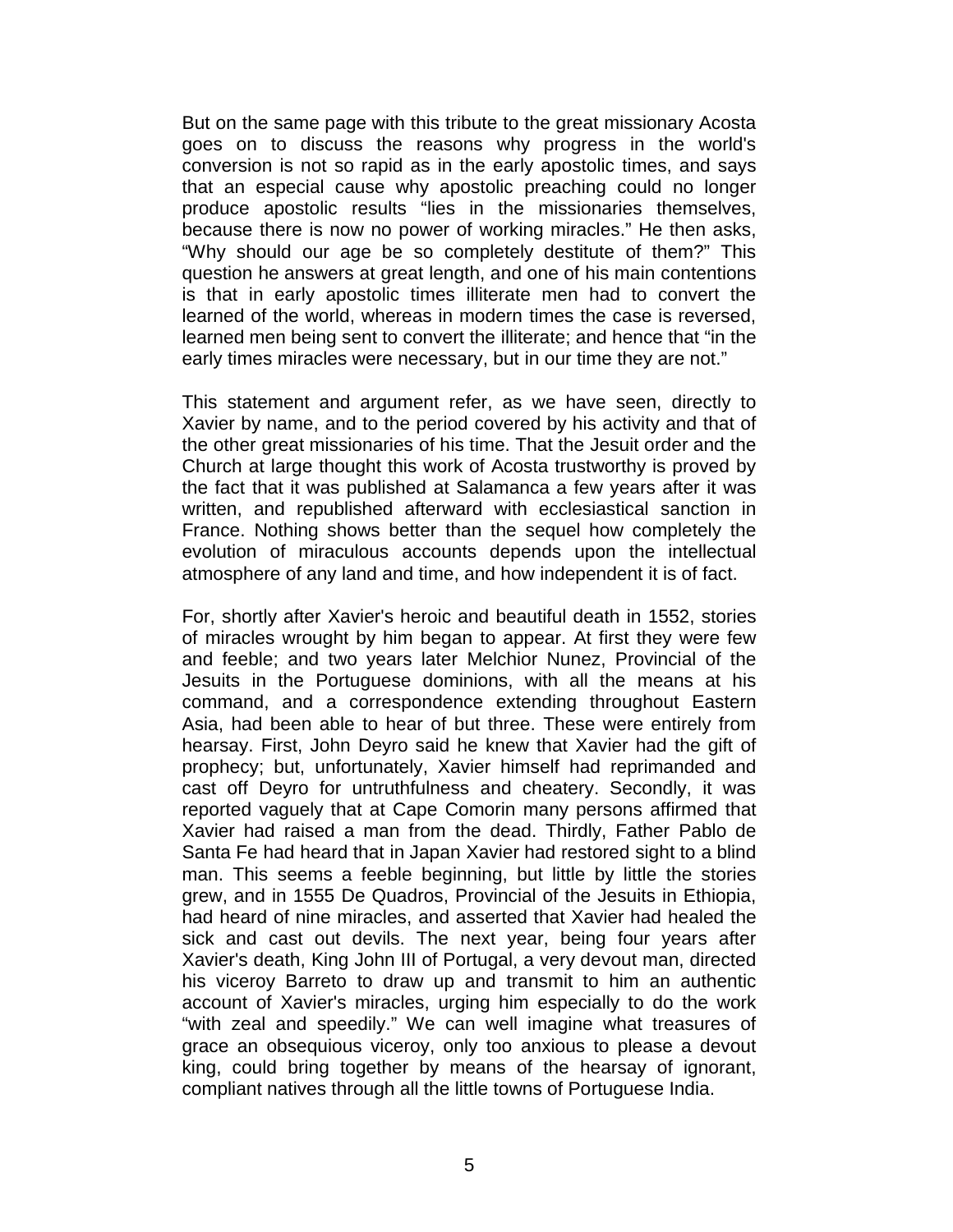But the letters of the missionaries who had been co-workers or immediate successors of Xavier in his Eastern field were still silent as regards any miracles by him, and they remained silent for nearly ten years. In the collection of letters published by Emanuel Acosta and others no hint at any miracles by him is given, until at last, in 1562, fully ten years after Xavier's death, the first faint beginnings of these legends appear in them.

At that time the Jesuit Almeida, writing at great length to the brethren, stated that he had found a pious woman who believed that a book left behind by Xavier had healed sick folk when it was laid upon them, and that he had met an old man who preserved a whip left by the saint which, when properly applied to the sick, had been found good both for their bodies and their souls. From these and other small beginnings grew, always luxuriant and sometimes beautiful, the vast mass of legends which we shall see hereafter.

This growth was affectionately garnered by the more zealous and less critical brethren in Europe until it had become enormous; but it appears to have been thought of little value by those best able to judge.

For when, in 1562, Julius Gabriel Eugubinus delivered a solemn oration on the condition and glory of the Church, before the papal legates and other fathers assembled at the Council of Trent, while he alluded to a multitude of things showing the Divine favour, there was not the remotest allusion to the vast multitude of miracles which, according to the legends, had been so profusely lavished on the faithful during many years, and which, if they had actually occurred, formed an argument of prodigious value in behalf of the special claims of the Church.

The same complete absence of knowledge of any such favours vouchsafed to the Church, or at least of any belief in them, appears in that great Council of Trent among the fathers themselves. Certainly there, if anywhere, one might on the Roman theory expect Divine illumination in a matter of this kind. The presence of the Holy Spirit in the midst of it was especially claimed, and yet its members, with all their spiritual as well as material advantages for knowing what had been going on in the Church during the previous thirty years, and with Xavier's own friend and colleague, Laynez, present to inform them, show not the slightest sign of any suspicion of Xavier's miracles. We have the letters of Julius Gabriel to the foremost of these fathers assembled at Trent, from 1557 onward for a considerable time, and we have also a multitude of letters written from the Council by bishops, cardinals, and even by the Pope himself, discussing all sorts of Church affairs, and in not one of these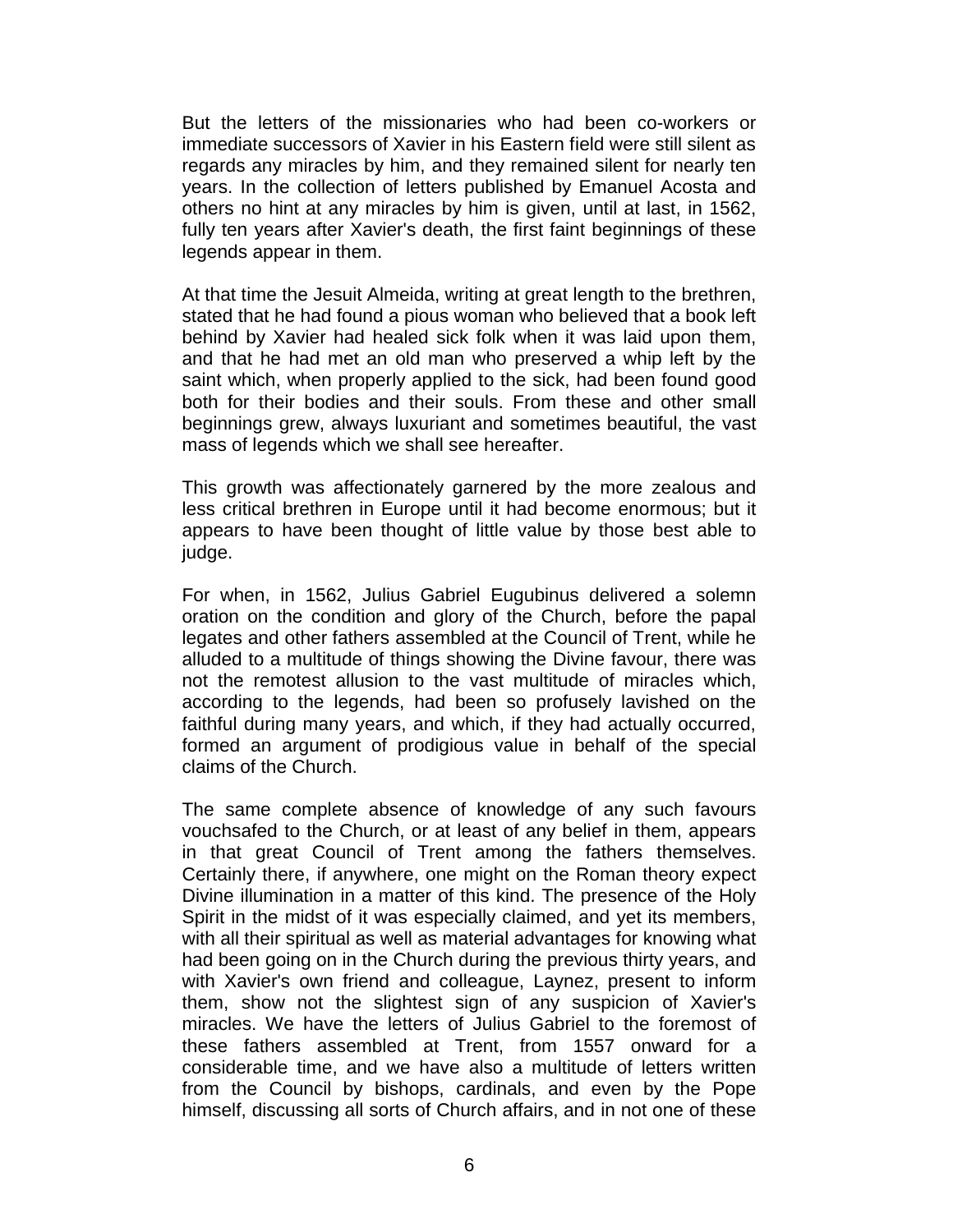is there evidence of the remotest suspicion that any of these reports, which they must have heard, regarding Xavier's miracles, were worthy of mention.

Here, too, comes additional supplementary testimony of much significance. With these orations and letters, Eugubinus gives a Latin translation of a letter, "on religious affairs in the Indies," written by a Jesuit father twenty years after Xavier's death. Though the letter came from a field very distant from that in which Xavier laboured, it was sure, among the general tokens of Divine favour to the Church and to the order, on which it dwelt, to have alluded to miracles wrought by Xavier had there been the slightest ground for believing in them; but no such allusion appears.

So, too, when in 1588, thirty-six years after Xavier's death, the Jesuit father Maffei, who had been especially conversant with Xavier's career in the East, published his *History of India,* though he gave a biography of Xavier which shows fervent admiration for his subject, he dwelt very lightly on the alleged miracles. But the evolution of miraculous legends still went on. Six years later, in 1594, Father Tursellinus published his *Life of Xavier,* and in this appears to have made the first large use of the information collected by the Portuguese viceroy and the more zealous brethren. This work shows a vast increase in the number of miracles over those given by all sources together up to that time. Xavier is represented as not only curing the sick, but casting out devils, stilling the tempest, raising the dead, and performing miracles of every sort.

In 1622 came the canonization proceedings at Rome. Among the speeches made in the presence of Pope Gregory XV, supporting the claims of Xavier to saintship, the most important was by Cardinal Monte. In this the orator selects out ten great miracles from those performed by Xavier during his lifetime and describes them minutely. He insists that on a certain occasion Xavier, by the sign of the cross, made sea-water fresh, so that his fellow-passengers and the crew could drink it; that he healed the sick and raised the dead in various places; brought back a lost boat to his ship; was on one occasion lifted from the earth bodily and transfigured before the bystanders; and that, to punish a blaspheming town, he caused an earthquake and buried the offenders in cinders from a volcano: this was afterward still more highly developed, and the saint was represented in engravings as calling down fire from heaven and thus destroying the town.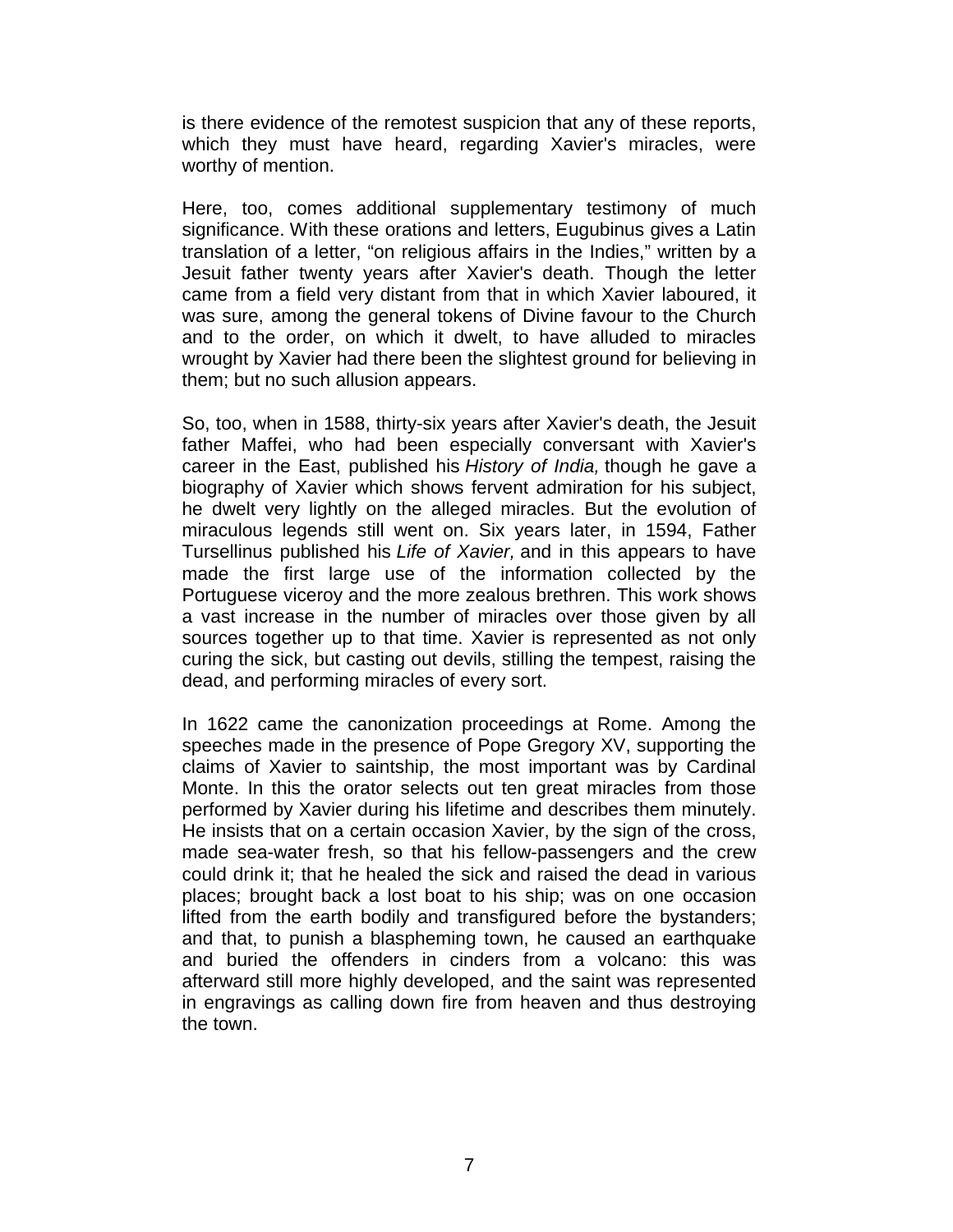The most curious miracle of all is the eighth on the cardinal's list. Regarding this he states that, Xavier having during one of his voyages lost overboard a crucifix, it was restored to him after he had reached the shore by a crab.

The cardinal also dwelt on miracles performed by Xavier's relics after his death, the most original being that sundry lamps placed before the image of the saint and filled with holy water burned as if filled with oil.

This latter account appears to have deeply impressed the Pope, for in the Bull of Canonization issued by virtue of his power of teaching the universal Church infallibly in all matters pertaining to faith and morals, His Holiness dwells especially upon the miracle of the lamp filled with holy water and burning before Xavier's image.

Xavier having been made a saint, many other *Lives* of him appeared, and, as a rule, each surpassed its predecessor in the multitude of miracles. In 1622 appeared that compiled and published under the sanction of Father Vitelleschi, and in it not only are new miracles increased, but some old ones are greatly improved. One example will suffice to show the process. In his edition of 1596, Tursellinus had told how, Xavier one day needing money, and having asked Vellio, one of his friends, to let him have some, Vellio gave him the key of a safe containing thirty thousand gold pieces. Xavier took three hundred and returned the key to Vellio; whereupon Vellio, finding only three hundred pieces gone, reproached Xavier for not taking more, saying that he had expected to give him half of all that the strong box contained. Xavier, touched by this generosity, told Vellio that the time of his death should be made known to him, that he might have opportunity to repent of his sins and prepare for eternity. But twenty-six years later the *Life of Xavier* published under the sanction of Vitelleschi, giving the story, says that Vellio on opening the safe found that *all his money* remained as he had left it, and that *none at all* had disappeared; in fact, that there had been a miraculous restitution. On his blaming Xavier for not taking the money, Xavier declares to Vellio that not only shall he be apprised of the moment of his death, but that the box shall always be full of money. Still later biographers improved the account further, declaring that Xavier promised Vellio that the strong box should always contain money sufficient for all his needs. In that warm and uncritical atmosphere this and other legends grew rapidly, obedient to much the same laws which govern the evolution of fairy tales.

In 1682, one hundred and thirty years after Xavier's death, appeared his biography by Father Bouhours; and this became a classic. In it the old miracles of all kinds were enormously multiplied, and many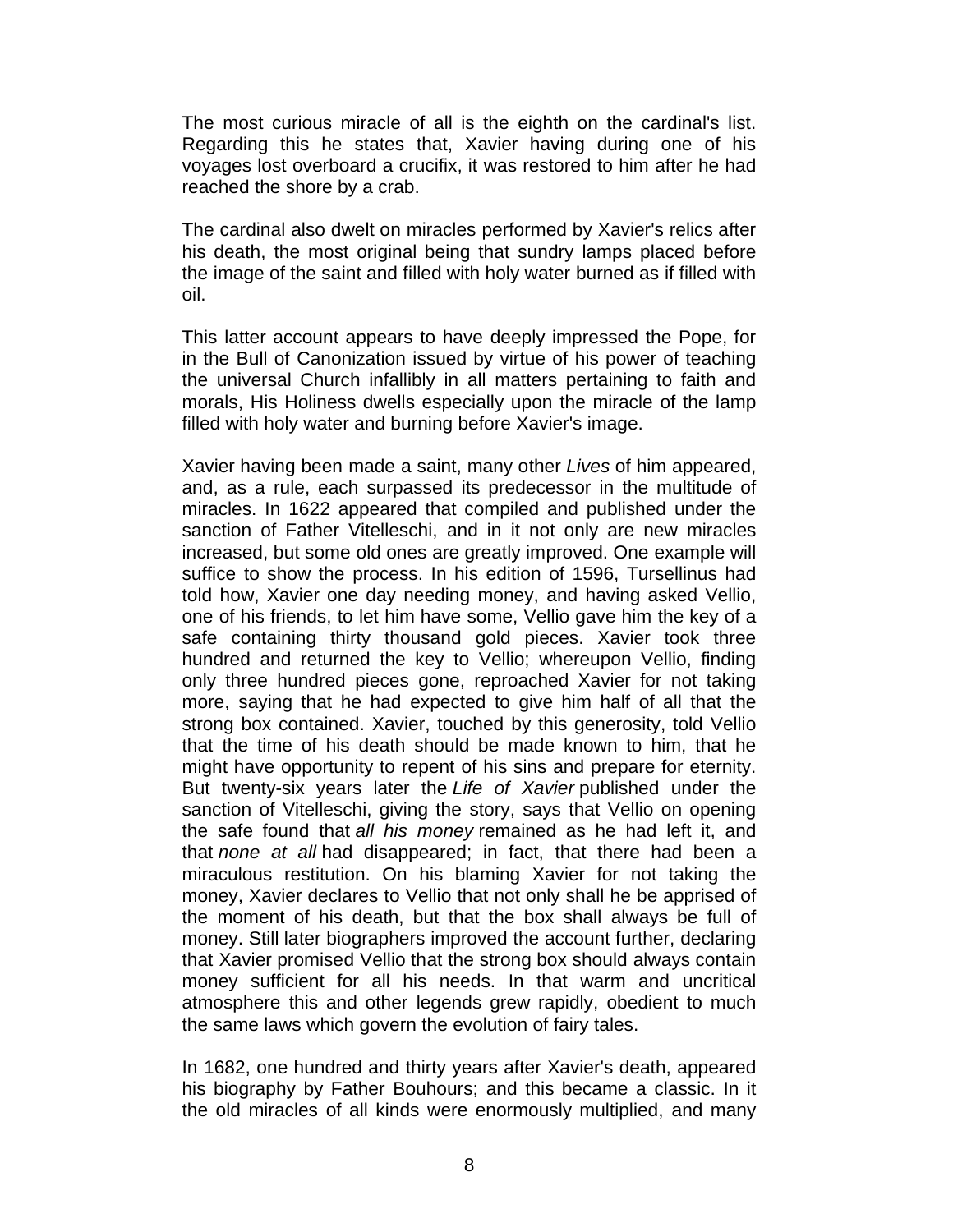new ones given. Miracles few and small in Tursellinus became many and great in Bouhours. In Tursellinus, Xavier during his life saves one person from drowning, in Bouhours he saves during his life three; in Tursellinus, Xavier during his life raises four persons from the dead, in Bouhours fourteen; in Tursellinus there is one miraculous supply of water, in Bouhours three; in Tursellinus there is no miraculous draught of fishes, in Bouhours there is one; in Tursellinus, Xavier is transfigured twice, in Bouhours five times: and so through a long series of miracles which, in the earlier lives appearing either not at all or in very moderate form, are greatly increased and enlarged by Tursellinus, and finally enormously amplified and multiplied by Father Bouhours.

And here it must be borne in mind that Bouhours, writing ninety years after Tursellinus, could not have had access to any new sources. Xavier had been dead one hundred and thirty years, and of course all the natives upon whom he had wrought his miracles, and their children and grandchildren, were gone. It can not then be claimed that Bouhours had the advantage of any new witnesses, nor could he have had anything new in the way of contemporary writings; for, as we have seen, the missionaries of Xavier's time wrote nothing regarding his miracles, and certainly the ignorant natives of India and Japan did not commit any account of his miracles to writing. Nevertheless, the miracles of healing given in Bouhours were more numerous and brilliant than ever. But there was far more than this. Although during the lifetime of Xavier there is neither in his own writings nor in any contemporary account any assertion of a resurrection from the dead wrought by him, we find that shortly after his death stories of such resurrections began to appear. A simple statement of the growth of these may throw some light on the evolution of miraculous accounts generally. At first it was affirmed that some people at Cape Comorin said that he had raised one person; then it was said that there were two persons; then in various authors - Emanuel Acosta, in his commentaries written as an afterthought nearly twenty years after Xavier's death, De Quadros, and others - the story wavers between one and two cases; finally, in the time of Tursellinus, four cases had been developed. In 1622, at the canonization proceedings, three were mentioned; but by the time of Father Bouhours there were fourteen - all raised from the dead by Xavier himself during his lifetime - and the name, place, and circumstances are given with much detail in each case.

It seems to have been felt as somewhat strange at first that Xavier had never alluded to any of these wonderful miracles; but ere long a subsidiary legend was developed, to the effect that one of the brethren asked him one day if he had raised the dead, whereat he blushed deeply and cried out against the idea, saying: "And so I am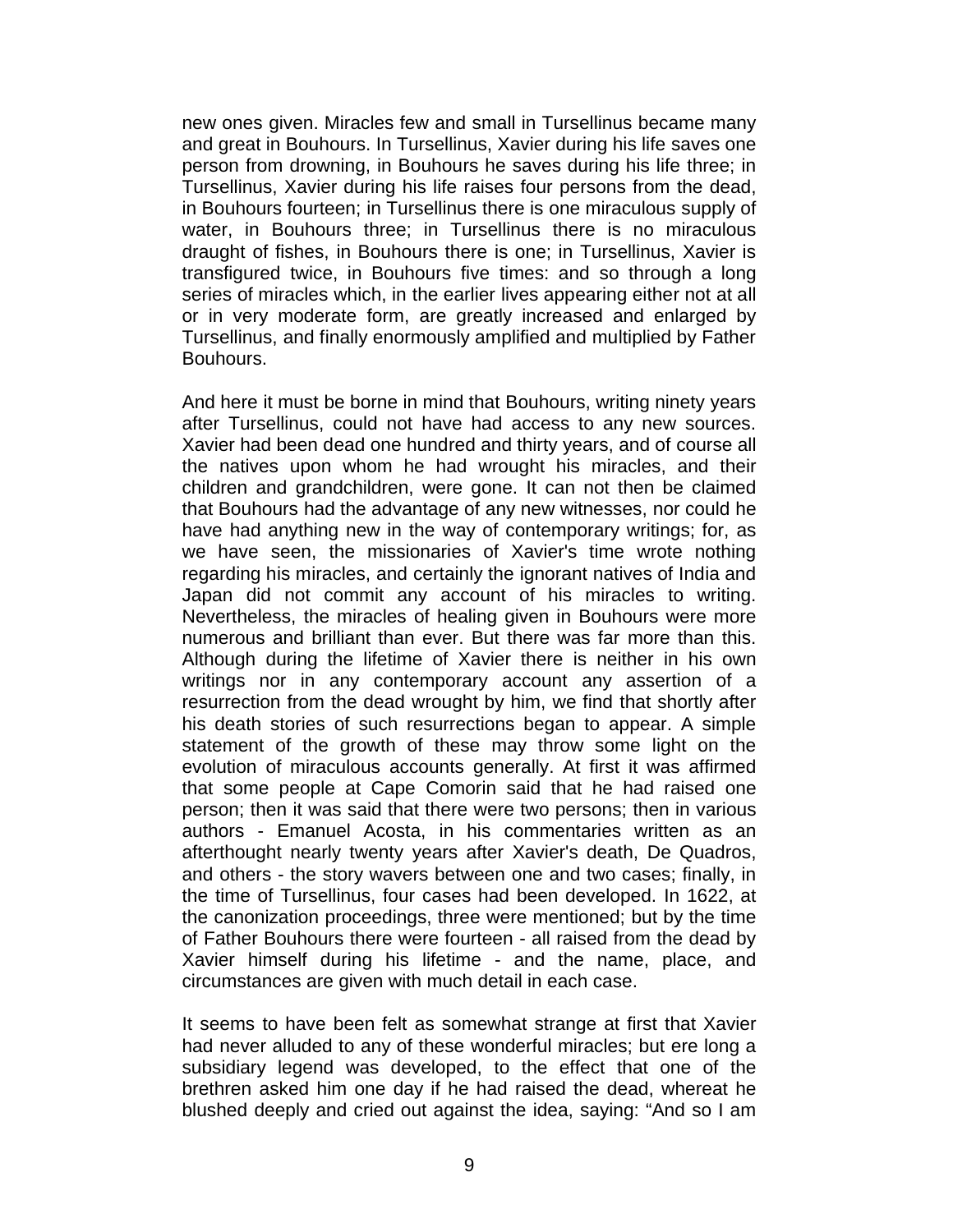said to have raised the dead! What a misleading man I am! Some men brought a youth to me just as if he were dead, who, when I commanded him to arise in the name of Christ, straightway arose."

Noteworthy is the evolution of other miracles. Tursellinus, writing in 1594, tells us that on the voyage from Goa to Malacca, Xavier having left the ship and gone upon an island, was afterward found by the persons sent in search of him so deeply absorbed in prayer as to be unmindful of all things about him. But in the next century Father Bouhours develops the story as follows: "The servants found the man of God raised from the ground into the air, his eyes fixed upon heaven, and rays of light about his countenance."

Instructive, also, is a comparison between the successive accounts of his noted miracle among the Badages at Travancore, in 1544 Xavier in his letters makes no reference to anything extraordinary; and Emanuel Acosta, in 1571, declares simply that "Xavier threw himself into the midst of the Christians, that reverencing him they might spare the rest." The inevitable evolution of the miraculous goes on; and twenty years later Tursellinus tells us that, at the onslaught of the Badages, "they could not endure the majesty of his countenance and the splendour and rays which issued from his eyes, and out of reverence for him they spared the others." The process of incubation still goes on during ninety years more, and then comes Father Bouhours's account. Having given Xavier's prayer on the battlefield, Bouhours goes on to say that the saint, crucifix in hand, rushed at the head of the people toward the plain where the enemy was marching, and "said to them in a threatening voice, 'I forbid you in the name of the living God to advance farther, and on His part command you to return in the way you came.' These few words cast a terror into the minds of those soldiers who were at the head of the army; they remained confounded and without motion. They who marched afterward, seeing that the foremost did not advance, asked the reason of it. The answer was returned from the front ranks that they had before their eyes an unknown person habited in black, of more than human stature, of terrible aspect, and darting fire from his eyes.... They were seized with amazement at the sight, and all of them fled in precipitate confusion."

Curious, too, is the after-growth of the miracle of the crab restoring the crucifix. In its first form Xavier lost the crucifix in the sea, and the earlier biographers dwell on the sorrow which he showed in consequence; but the later historians declare that the saint threw the crucifix into the sea in order to still a tempest, and that, after his safe getting to land, a crab brought it to him on the shore. In this form we find it among illustrations of books of devotion in the next century.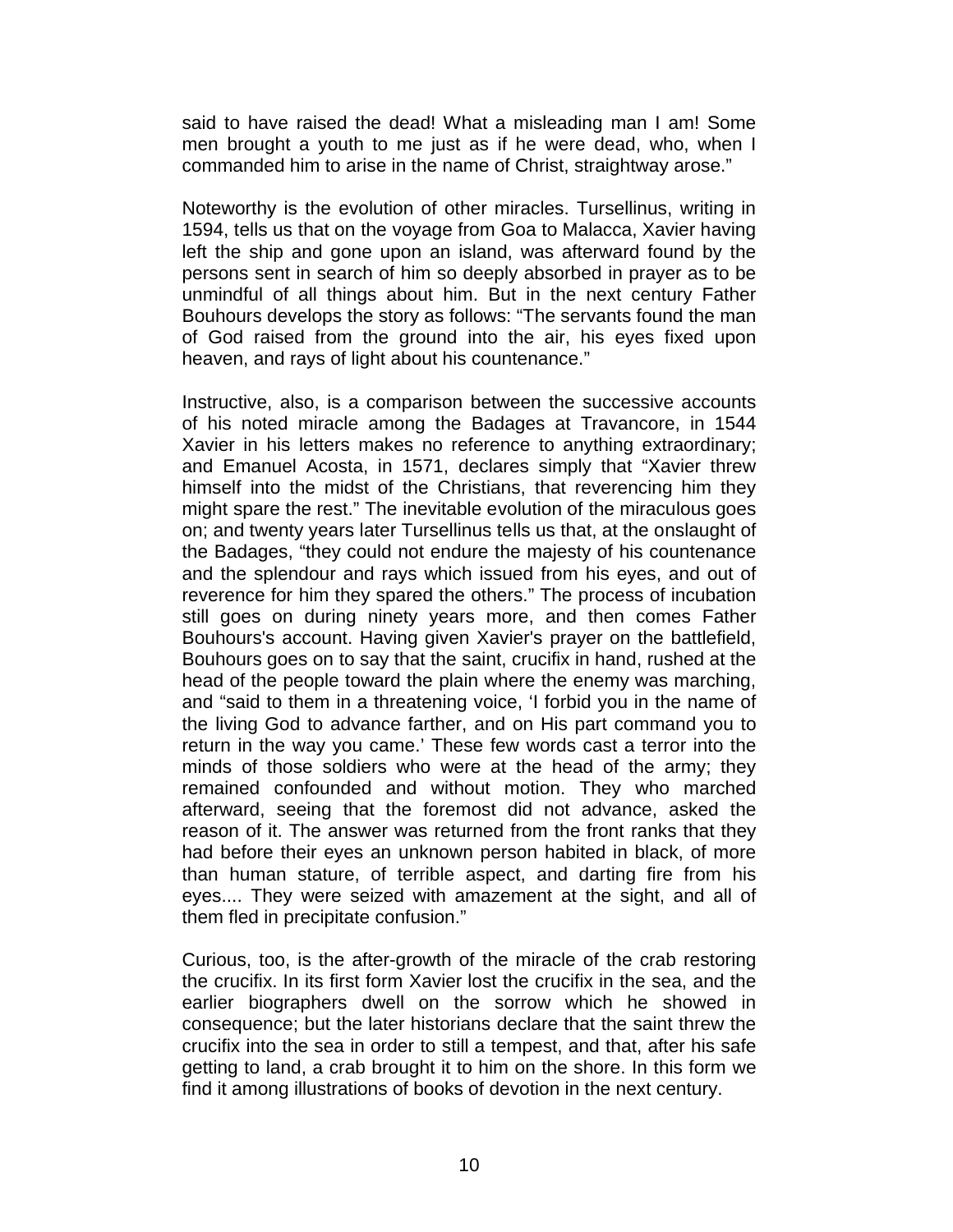But perhaps the best illustration of this evolution of Xavier's miracles is to be found in the growth of another legend; and it is especially instructive because it grew luxuriantly despite the fact that it was utterly contradicted in all parts of Xavier's writings as well as in the letters of his associates and in the work of the Jesuit father, Joseph Acosta.

Throughout his letters, from first to last, Xavier constantly dwells upon his difficulties with the various languages of the different tribes among whom he went. He tells us how he surmounted these difficulties: sometimes by learning just enough of a language to translate into it some of the main Church formulas; sometimes by getting the help of others to patch together some pious teachings to be learned by rote; sometimes by employing interpreters; and sometimes by a mixture of various dialects, and even by signs. On one occasion he tells us that a very serious difficulty arose, and that his voyage to China was delayed because, among other things, the interpreter he had engaged had failed to meet him.

In various *Lives* which appeared between the time of his death and his canonization this difficulty is much dwelt upon; but during the canonization proceedings at Rome, in the speeches then made, and finally in the papal bull, great stress was laid upon the fact that Xavier possessed *the gift of tongues.* It was declared that he spoke to the various tribes with ease in their own languages. This legend of Xavier's miraculous gift of tongues was especially mentioned in the papal bull, and was solemnly given forth by the pontiff as an infallible statement to be believed by the universal Church. Gregory XV having been prevented by death from issuing the *Bull of Canonization,* it was finally issued by Urban VIII; and there is much food for reflection in the fact that the same Pope who punished Galileo, and was determined that the Inquisition should not allow the world to believe that the earth revolves about the sun, thus solemnly ordered the world, under pain of damnation, to believe in Xavier's miracles, including his "gift of tongues," and the return of the crucifix by the pious crab. But the legend was developed still further: Father Bouhours tells us, "The holy man spoke very well the language of those barbarians without having learned it, and had no need of an interpreter when he instructed." And, finally, in our own time, the Rev. Father Coleridge, speaking of the saint among the natives, says, "He could speak the language excellently, though he had never learned it."

In the early biography, Tursellinus writes. "Nothing was a greater impediment to him than his ignorance of the Japanese tongues; for, ever and anon, when some uncouth expression offended their fastidious and delicate ears, the awkward speech of Francis was a